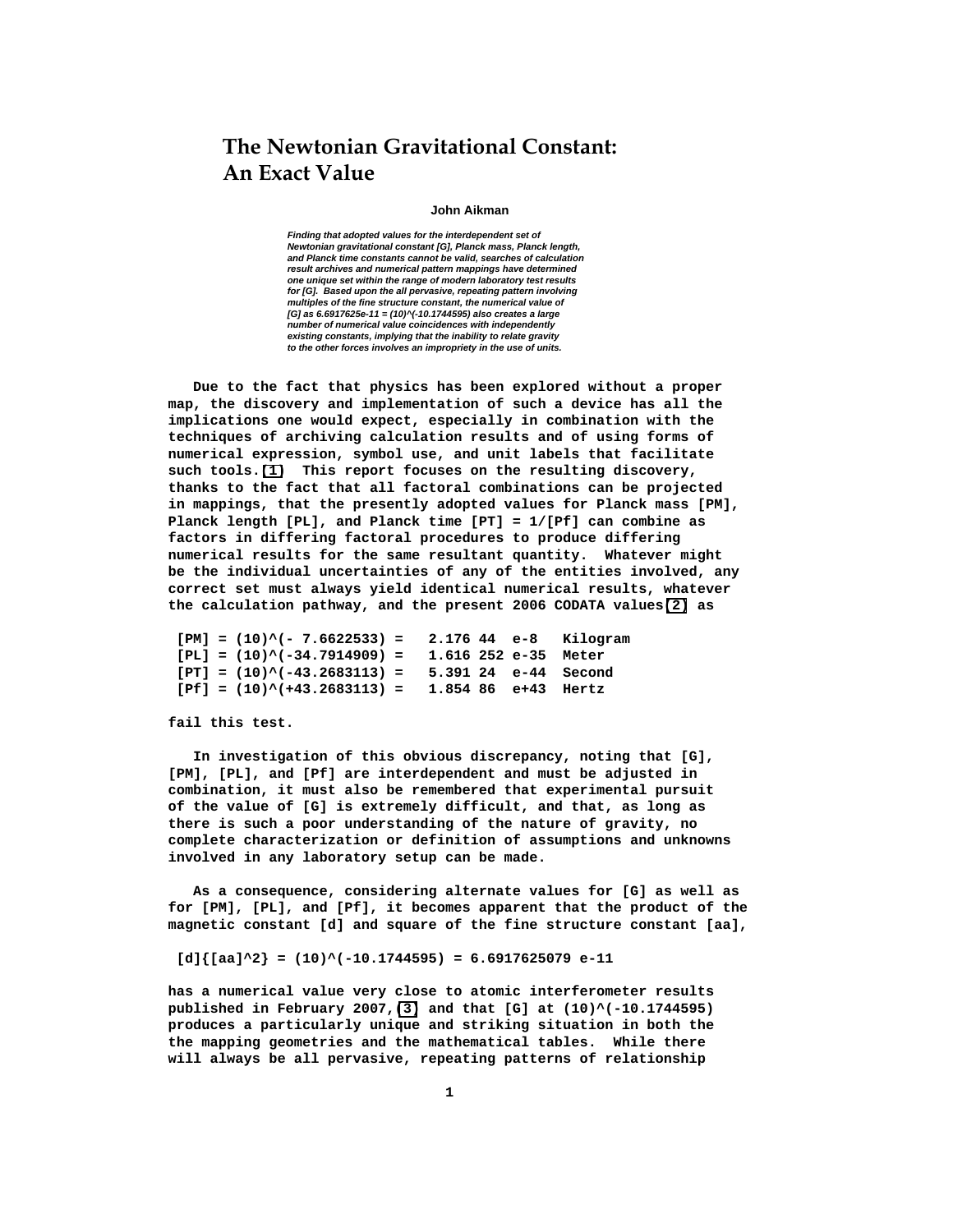**among quantities and they will be projected in the vector spaces that are the dimensional analysis mappings, it is the case that if, and only if [G] has the same numerical value as ([d]{[aa]^2}), then all vectors in the dimension space which are parallel to the one joining [G] and [d] will have a value which is some multiple of the fine structure constant, a maximum of numerical pattern alignments involving constants occurs, and a large number of independent and well established constants with differing units share in the value coincidences.** 

 **By virtue of the fact that the pattern is all pervasive and does include quantities with different units, the implication is that the system of units is involved, with too few base dimensions, too many base dimensions, some other such basic flaw, or that some select entities are incorrectly defined. Thus a potential explanation for the inability to relate gravity to the other forces is included, as being also involved in any system of units impropriety.** 

 **With reference to the symbol and label key,[\(A\)](#page-7-0) inspection of the table of calculation results below provides compelling evidence for the contention being espoused: it is unreasonable to believe that so many coincidences of value are incorrect and that they should instead be replaced by the near misses that would be required by any other viable values for [G], [PM], [PL], and [PT].** 

### **Comparison Table**

#### **=================================++=================================**

 **For the quantity represented by each expression listed, the calculation result on the left uses the values being proposed, as compared to results using values for the involved factors as they are suggested to be in the 2006 CODATA adjustment on the right. As indicated, all numerical values are expressed as common logs, as powers of ten, the symbol between results to be compared indicates whether those results will vary with adjustment of [G], [PM], [PL], and [Pf], and quantities having identical and interchangeable units of measure will be grouped together as indicated, by dollar signs. =================================++=================================** 

 **\$ = DIFFERENT DIMENSIONS, \$\$ = STILL DIFFERENT DIMENSIONS, etc. \* as divider: value will vary with adjustment of value of [G]** 

 **| as divider: value will NOT vary with adjustment of value of [G]** 

 **WITH EACH VALUE AS A POWER OF TEN: G=T-10.1744595 NIST Feb2010 =================================++================================= [G] -10.1744595 \* -10.1755956 {[PL]^3}{[Pf]^2}/[PM] -10.1744594 \* -10.1755968 {[PL]^2}[Pf][c]/[PM] -10.1744594 \* -10.1755965 [c^2][PL]/[PM] -10.1744594 \* -10.1755962 [c^2]{[PL]^2}/{[a0][Me][aa]} -10.1744593 \* -10.1755958 ([Q0]^2)/([4Pi][aa][k]([PM]^2)) -10.1744593 \* -10.1755966 {[PQ]^2}/([k]{[PM]^2}) -10.1744595 \* -10.1755962 {([2af][Me]/[B0][PM])^2}/{[4Pi][aa][k]) -10.1744595 \* -10.1755966 in k2rmM2trNwtn = kgrmM3trs2nd = Cuulk2rmM3trscndTsla = fradMetrs2ndt2la = hnryk2rmMetrW2br = Fradk2rmMetrOhmmWaat = A2prk2rmnwtnW2br = Fradk2rmMetrV2tt = hnrykgrmM3trOhmmscnd**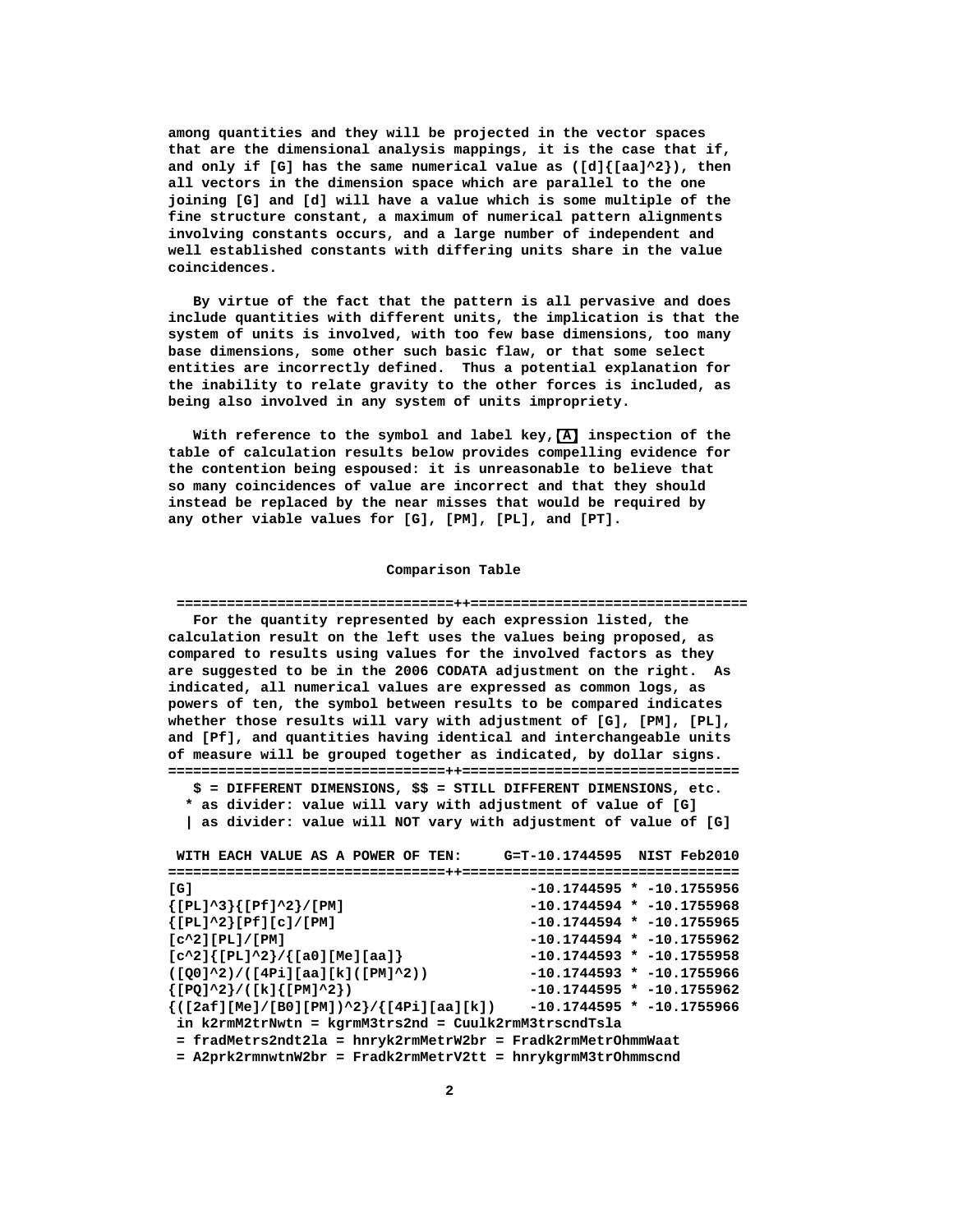```
$ [d]{[aa]^2} = [k]{[v0][d]}^2 -10.1744595 | -10.1744595 [ -10.1744595 ] -10.1744595 [ -10.1744595 ]$ [k]{[He][a0][d]/[hB]}^2 -10.1744595 | -10.1744595 
$ 4[k]{[aa]^4}{[RK]}^2 -10.1744597 | -10.1744595 
$ [k]{[z0]^2}{[aa]}^2 = [k]{[E0]/[H0]}^2 -10.1744595 | -10.1744595 
$ {4([aa]^2)}/({[Jf]^2}[c^2][Me][a0][Pi]) -10.1744595 | -10.1744595 
$ [d]{[E0]^2}/{[c^2][B0]^2} -10.1744595 | -10.1744595 
$ {[Q0]^2}{[d]^2}/{[4Pi][Me][a0]} -10.1744593 | -10.1744595 
   in Hnrymetr = a2prNwtn = FradmetrO2mm = FradmetrH2rys2nd 
$$ ({[aa]^2}[PL]/[k][PM])^.5 -10.1744595 * -10.1750278 
$$ [aa][PQ]/{[c][k][PM]} -10.1744595 * -10.1750280 
    in f12dk12mMetr = kgrmWebr = CuulfradkgrmScnd 
[PM] - 7.6628219 * - 7.6622533 
{[\text{hB}][\text{c}]/[\text{G}]}\text{^*}.5 - 7.6628219 * - 7.6622538
{[aa]^2}[Me][Pf]/[2af] - 7.6628219 * - 7.6622540 
[Me][a0][aa]/[PL] - 7.6628220 * - 7.6622537 
\{[PQ]^2\}_z[z0]/\{[c][PL]\} - 7.6628220 * - 7.6622537
([Q0]^2)[d]/{[4Pi][aa][PL]} - 7.6628218 * - 7.6622537 
 in Kgrm = C2ulm2trOhmmScnd = CuulScndTsla = C2ulfradm2trS2nd 
 = C2ulHnrym2tr = A2prm2trOhmmScnd = Fradm2trW2br = FradM2trT2la 
$ [PQ][c]/[aa] - 7.6628219 | - 7.6628217 
$ [PC][PL]/[aa] - 7.6628218 | - 7.6628218 
   in CuulMetrscnd = AmprMetr 
$$ [c^4][PL][k]/{[aa]^2} - 7.6628218 * - 7.6633900 
    in FradM4trs4nd 
[PL] -34.7909227 * -34.7914909 
{[hB][G]/[c^3]}^.5 -34.7909228 * -34.7914908 
[hB]/{[PM][c]} = [a0]([Me][aa]/[PM]) -34.7909227 * -34.7914913 
[G][PM]/[c^2] -34.7909228 * -34.7914903 
1/{[z0][Pf][k]} -34.7909227 * -34.7914906 
 in Metr = fradMetrScndohmm 
$ [Me]{[aa]^3}/[PQ][2af] = [PQ][aa][d]/[c] -34.7909228 | -34.7909228 
$ [PM][aa]/[PC] -34.7909228 | -34.7909224 
$ [PM][aa]/{[PQ][Pf]} -34.7909227 | -34.7909221 
   in amprKgrm = cuulKgrmScnd 
$$ [c^2][PQ]/{[PM][Pf][aa]} -34.7909227 * -34.7920592 
    in CuulkgrmM2trscnd 
$$$ [PM][d]{[aa]^2}/[c^2] -34.7909228 * -34.7903542 
     in HnryKgrmm3trS2nd 
[Pf] +43.2677434 * +43.2683113 
{[hB][G]/[c^5]}^.5 +43.2677435 * +43.2683115 
[2af][Pp]/{[p0][aa]} +43.2677434 * +43.2683117 
[2af][a0]/([PL][aa]) +43.2677434 * +43.2683116 
[2af][PM]/([Me]{[aa]^2}) +43.2677435 * +43.2683120 
[2af][PE]/[He] +43.2677434 * +43.2683120 
 in Hrtz
```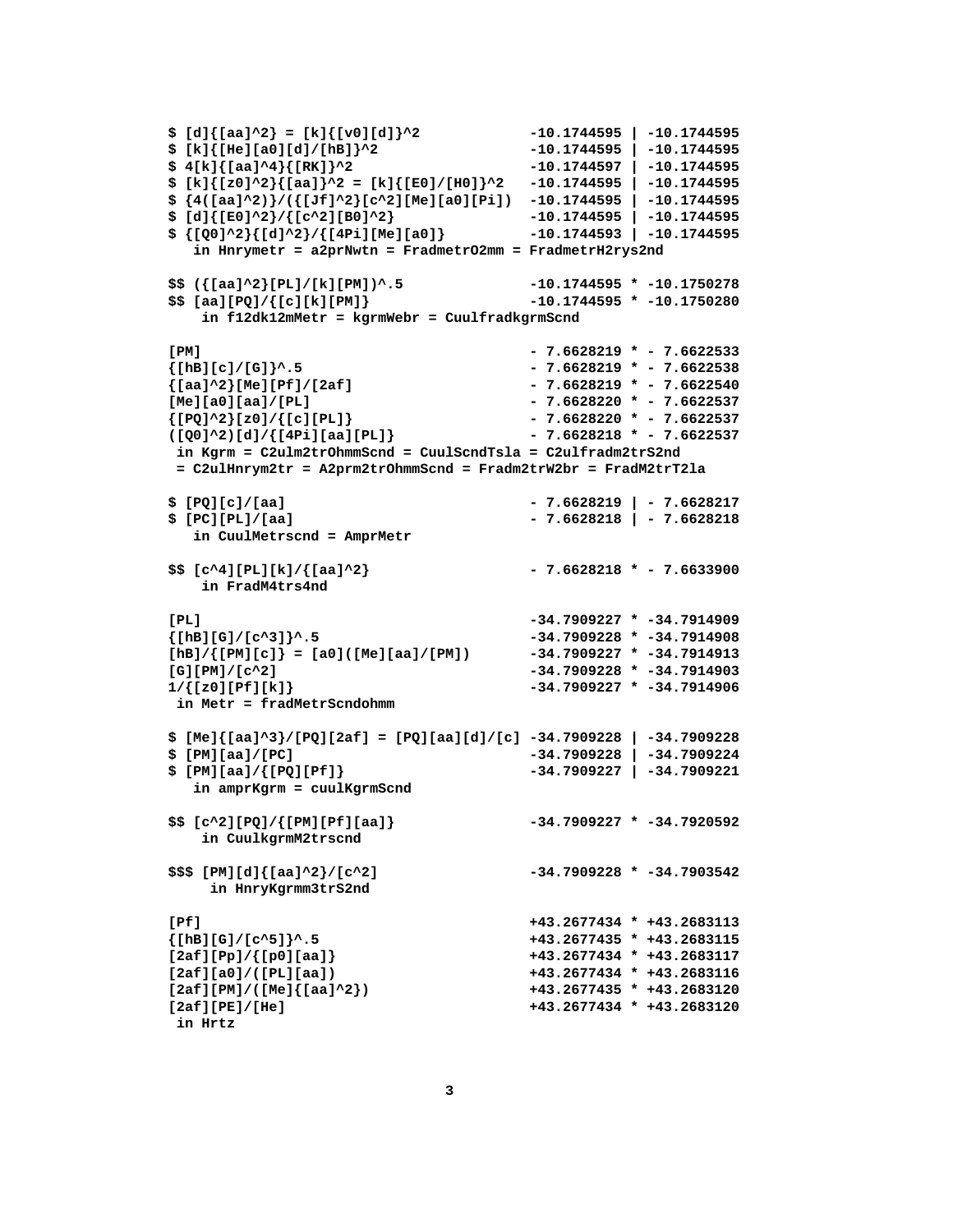```
$ [PC][c]/{[aa][PM]} +43.2677435 | +43.2677431 
$ [PQ][c^3]/{[aa][hB]} +43.2677434 | +43.2677435 
   in AmprkgrmMetrscnd = CuulM3trjuuls4nd 
$$ [PM][aa]/[PQ][PL] +43.2677434 * +43.2688802 
$$ [PQ][d][aa]/{[PL]^2} +43.2677433 * +43.2688798 
    in cuulKgrmmetr = CuulHnrym3tr 
{[E0]/[H0]}^2 = {[v0][d]}^2 = {[z0][aa]}^2 + 0.8783918 | + 0.8783918 
\{([He][a0][d])/[hb]\}^{\wedge}2 = \{[aa]^{\wedge}2\}[d]/[k] + 0.8783918 + 0.87839184{[aa]^4}{[RK]}^2 + 0.8783916 | + 0.8783918 
 in O2mm = H2rys2nd = fradHnry = a2prC2ulf2ad 
$ [G]/[k] + 0.8783918 * + 0.8772557 
$ [hB][c]/([k]{[PM]^2}) + 0.8783919 * + 0.8772547 
$ {[PL]^3}{[Pf]^2}/{[PM][k]} + 0.8783919 * + 0.8772545 
   in C2ulf2adk2rmM2tr = fradk2rmM3trNwtn = fradkgrmM4trs2nd 
$$ {[c][G]/[aa]}^2 + 0.8783918 * + 0.8761196 
    in k2rmM8trs6nd 
[G][c^2][k] = [G]/[d] - 4.2736694 * - 4.2748054
[c^4][PL][k]/[PM] - 4.2736694 * - 4.2748061 
{[PC]^22}{[PL]^22}/{[PM]^2} - 4.2736692 * - 4.2748064
 in Fradk2rmM3trNwtns2nd = hnrykgrmM4trs2nd = A2prk2rmM2tr 
$ {[aa]^2} - 4.2736694 | - 4.2736693 
   is dimensionless 
$$ [d][PC]{[aa]^3}/[c^2] - 4.2736694 * - 4.2731011
    in amprm2trNwtnS2nd = AmprHnrym3trS2nd 
[d] = 1/([c^2][k]) = { [z0]^2}{k} in a2prNwtn = Hnrymetr 
$ [PQ]/([k][c][PM][aa]) - 5.9007901 * - 5.9013587 
   in CuulfradkgrmScnd 
$$ [G]/{[aa]^2} - 5.9007902 * - 5.9019262 
    in kgrmM3trs2nd 
[c] = [v0]/[aa] = [E0]/[aa][d][H0] + 8.4768207 | + 8.4768207
[aa][H0]/([k][E0]] = [z0]/[d] + 8.4768207 + 8.4768207
[PL][Pf] + 8.4768207 | + 8.4768204 
[hB]/{[PL][PM]} + 8.4768207 | + 8.4768203 
 in Metrscnd = metrtslaVltt = AmprfradMetrvltt = hnryMetrOhmm 
$ [PM][aa]/[PQ] + 8.4768207 * + 8.4773893 
   in cuulKgrm 
$$ [PM]{[aa]^2}/({[PL]^4}{[Pf^3}[k]) + 8.4768206 * + 8.4779583 
$$ {[aa]^2}/{[G][c][k]} + 8.4768207 * + 8.4779568 
    in fradKgrmm3trS3nd
```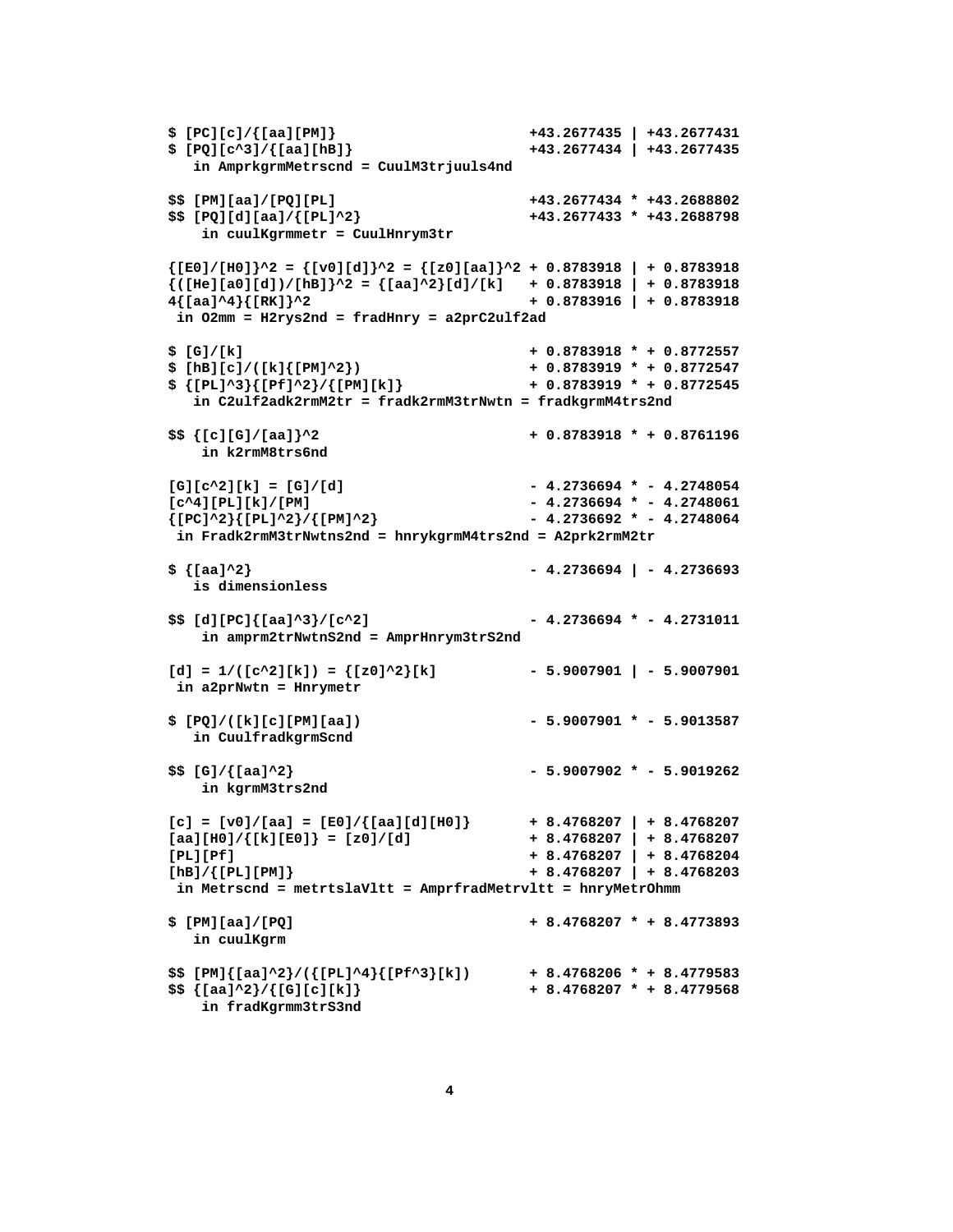```
[Me][c^2] = [hB][c]/\{[a0][aa]\}[\text{Me}][c^2] = [\text{h}B][c]/\{[a0][aa]\} -13.0868697 | -13.0868697 <br>([Q0]^2)[Ke]/({[aa]^2}[a0]) -13.0868695 | -13.0868697
[Fe][a0]/{[aa]^2} = [He]/{[aa]^2} -13.0868696 | -13.0868697 
{[E0]^2}{[a0]^3][4Pi][k]/{[aa]^2} -13.0868697 | -13.0868697 
{[B0]^2}{[a0]^3}[4Pi]/[d] -13.0868697 | -13.0868697 
{[PQ]^2}/{[a0][aa][k]} -13.0868697 | -13.0868697 
[PE][PL]/([a0][aa]) -13.0868696 | -13.0868693 
{[PM]^2}[G]/{[aa][a0]} -13.0868697 | -13.0868686 
[FBH]([PL]^2)/([aa][a0]) -13.0868696 | -13.0868697 
[PM]{[PL]^3}{[Pf]^2}/([aa][a0]) -13.0868696 | -13.0868699 
 in Juul = C2ulfrad = NwtnMetr = FradV2tt = hnryM4trT2la 
$ {[PM]^1.5]{[PL]^.5}/([a0]{[k]^.5}) -13.0868697 * -13.0863009 
   in f12dK15mm12r = KgrmmetrScndVltt = KgrmMetrTsla 
$$ {[PM]^2}[aa]/({[Pf]^2}{[PL]^2}[a0][k]) -13.0868697 * -13.0857320 
    in fradK2rmm2trS2nd 
[PL]/[PM][d] -21.2273107 * -21.2284475 
[G][k] = [G][Me][a0]({[Jf][Pi]}^2)/[4Pi] -21.2273108 * -21.2284468 
{[PQ]^2}/{[PM]^2} -21.2273108 * -21.2284479 
 in hnrykgrmM2tr = FradkgrmM2trs2nd = M4trs4ndv2tt = C2ulk2rm 
$ {[aa]^2}/[c^2] = {[aa]^2}[d][k] -21.2273108 | -21.2273108 
   in m2trS2nd = FradHnrym2tr 
$$ [aa]({[k][PL]}\text{-}5)/{[PM}\text{-}5] -21.2273108 * -21.2278791
    in F12dk12m = CuulkgrmmetrScnd 
[c^2]/{[d][aa]} +24.9912662 | +24.9912662 
 in hnryM3trs2nd = A2prkgrmMetr 
$ [PC] = {[k]([PL]^3)[PM]([Pf]^4)}^.5 +24.9912662 * +24.9918344 
$ {1/[PL]}{[hB][c]/[d]}^.5 +24.9912662 * +24.9918344 
$ [PQ][Pf] +24.9912661 * +24.9918341 
$ [PM][Pf]{[G][k]}^.5 +24.9912661 * +24.9918346 
$ ([G]{[PM]^2}/([d]{[PL]^2}))^.5 +24.9912661 * +24.9918349 
   in Ampr = Cuulscnd = F12dK12mMetrs2nd = h12yK12mMetrscnd 
$$ [PM][aa]/[PL] +24.9912661 * +24.9924030 
$$ [c^2][aa]/[G] +24.9912661 * +24.9924023 
    in Kgrmmetr 
[G]([PM]^2) -25.5001033 | -25.5001022 
[PM][PL][c^2] -25.5001032 | -25.5001028 
{[PL]^3}{[Pf]^2}[PM] -25.5001032 | -25.5001034 
{[PL]^2}{[PC]^2}[d] -25.5001031 | -25.5001031 
{[PQ]^2}/[k] -25.5001033 | -25.5001032 
([Q0]^2)/{[4Pi][k][aa]} -25.5001031 | -25.5001032 
[hB][c] -25.5001032 | -25.5001032 
 in KgrmM3trs2nd = C2ulfradMetr = A2prhnryMetr = JuulMetr 
$ [PQ][d][c][aa][PM] -25.5001033 * -25.4995346 
   in CuulHnryKgrmscnd 
$$ [PC]{[PL]^2}[c^2]/[aa] -25.5001031 * -25.5006713 
    in AmprM4trs2nd
```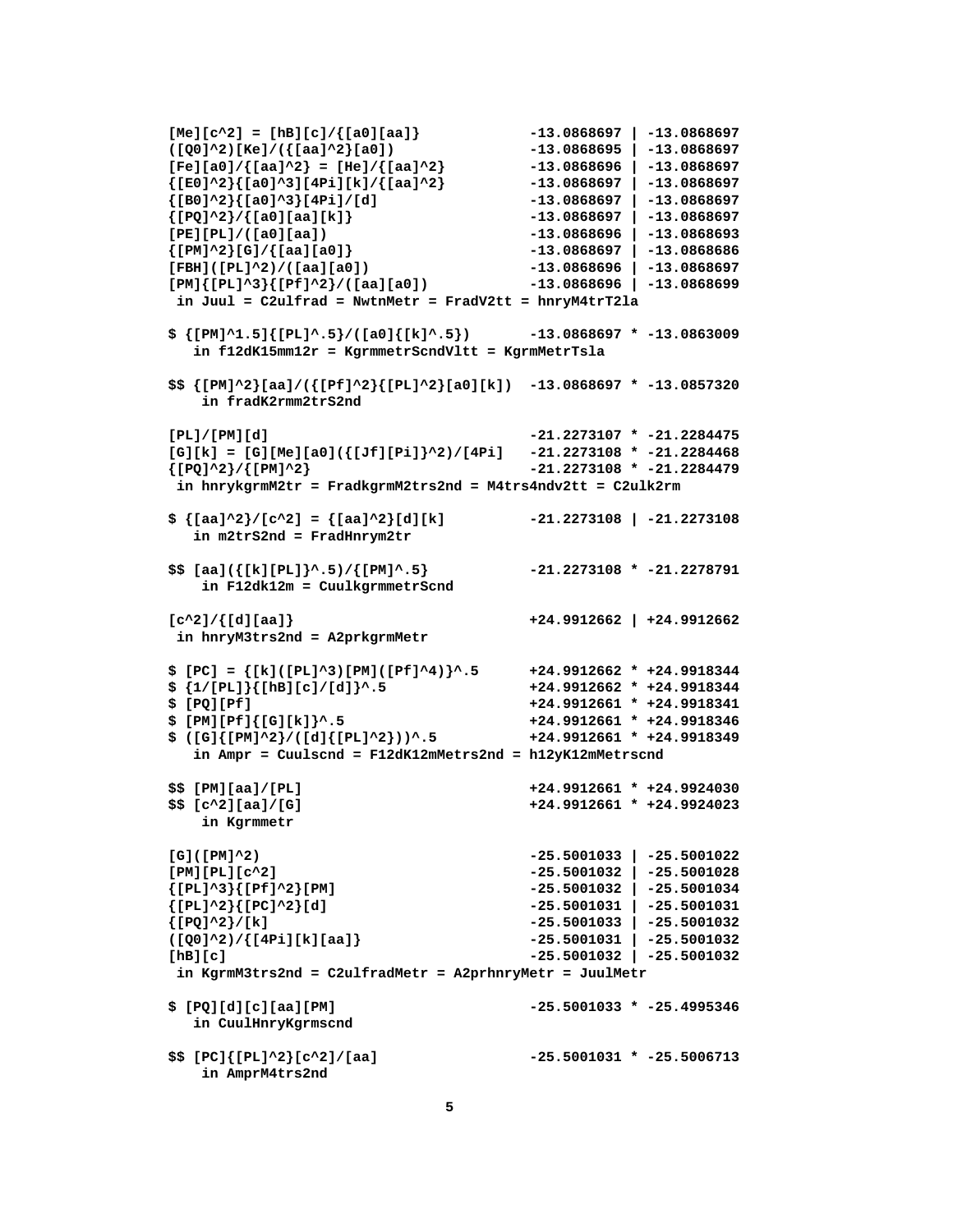```
[G]/[c^2] = [G][d][k] -27.1281009 * -27.1292370 
[c^2]/[FBH] -27.1281008 * -27.1292372 
[PL]/[PM] -27.1281008 * -27.1292376 
[Me][a0][aa]/{[PM^2]} -27.1281009 * -27.1292380 
\{[Q0]^2 \}[d]/([4P_i][PM]^2[aa]) -27.1281008 * -27.1292380
 in kgrmMetr = k2rmmetrNwtnS2nd = C2ulHnryk2rmmetr 
$ [aa]/[PC] -27.1281009 * -27.1286691 
$ [PQ][d][aa]/[PM][c] -27.1281009 * -27.1286695 
   in ampr = CuulHnrykgrmm2trScnd 
$$ [k]{[d]^2}{[aa]^2} = [d]{[aa]/[c]}^2 -27.1281008 | -27.1281009 
   in FradH2rym3tr = Hnrym3trS2nd 
[PM][Pf] +35.6049215 * +35.6060580 
[c^3]/[G] +35.6049216 * +35.6060577 
[hB]/{[PL]^2} +35.6049215 * +35.6060579 
[FBH][d]/[z0] +35.6049215 * +35.6060579 
 in Kgrmscnd = K2rmMetrnwtns3nd = Juulm2trScnd = HnrymetrNwtnohmm 
$ [PC][c]/[aa] +35.6049216 * +35.6054898 
   in AmprMetrscnd 
$$ [aa]{[PM]^1.5}{[d]^.5}/{[PL]^1.5}) +35.6049215 * +35.6066267 
    in KgrmmetrScndTsla 
{[PQ]^2} -36.5529546 | -36.5529545 
[k][c^2][PL][PM] -36.5529545 | -36.5529541 
[k][PM]{[PL]^3}{[Pf]^2} -36.5529545 | -36.5529547 
[[Q0]^2}/{[4Pi][aa]} -36.5529544 | -36.5529545 
[Me][a0][aa]/[d] -36.5529546 | -36.5529545 
[hB][c][k] -36.5529545 | -36.5529545 
[PL][PM]/[d] -36.5529545 | -36.5529541 
[G][k]{[PM]^2} -36.5529546 | -36.5529534 
 in C2ul = FradJuul = hnryKgrmM2tr 
$ [PQ][PM][aa]/[c] -36.5529546 * -36.5523859 
   in CuulKgrmmetrScnd 
$$ ([PM]^2}{[aa]^2}/[c^2] -36.5529546 * -36.5518174 
   in K2rmm2trS2nd 
[Fe]/[Fg] = ([Q0]^2)[Ke]/([G][Me][Mp]) +39.3546349 * +39.3557711 
{[PQ]^2}_2[aa]/{[G][k][Me][Mp]} +39.3546349 * +39.3557711
{[PQ]^22}[aa][PM][d]/{[Me][Mp][PL]} +39.3546348 * +39.3557717
[aa]{[PM]^2}/{[Me][Mp]} +39.3546349 * +39.3557721 
([aa]^2)[PM][a0]/([Mp][PL]) +39.3546349 * +39.3557717 
([aa]^3)[PM][Pf]/([Mp][2af]) +39.3546348 * +39.3557714 
 is dimensionless 
$ [PC][a0][aa]/[Mp] +39.3546349 * +39.3552032 
   in AmprkgrmMetr 
$$ [c^4][a0][k]/[Mp] +39.3546349 | +39.3546350 
$$ {[PC]^2}{[PL]^2}/{[aa][Me][Mp]} +39.3546351 | +39.3546351 
$$ {[PQ]^2}[c^2]/{[aa][Me][Mp]} +39.3546349 | +39.3546350 
    in FradkgrmM4trs4nd = A2prk2rmM2tr = C2ulk2rmM2trs2nd
```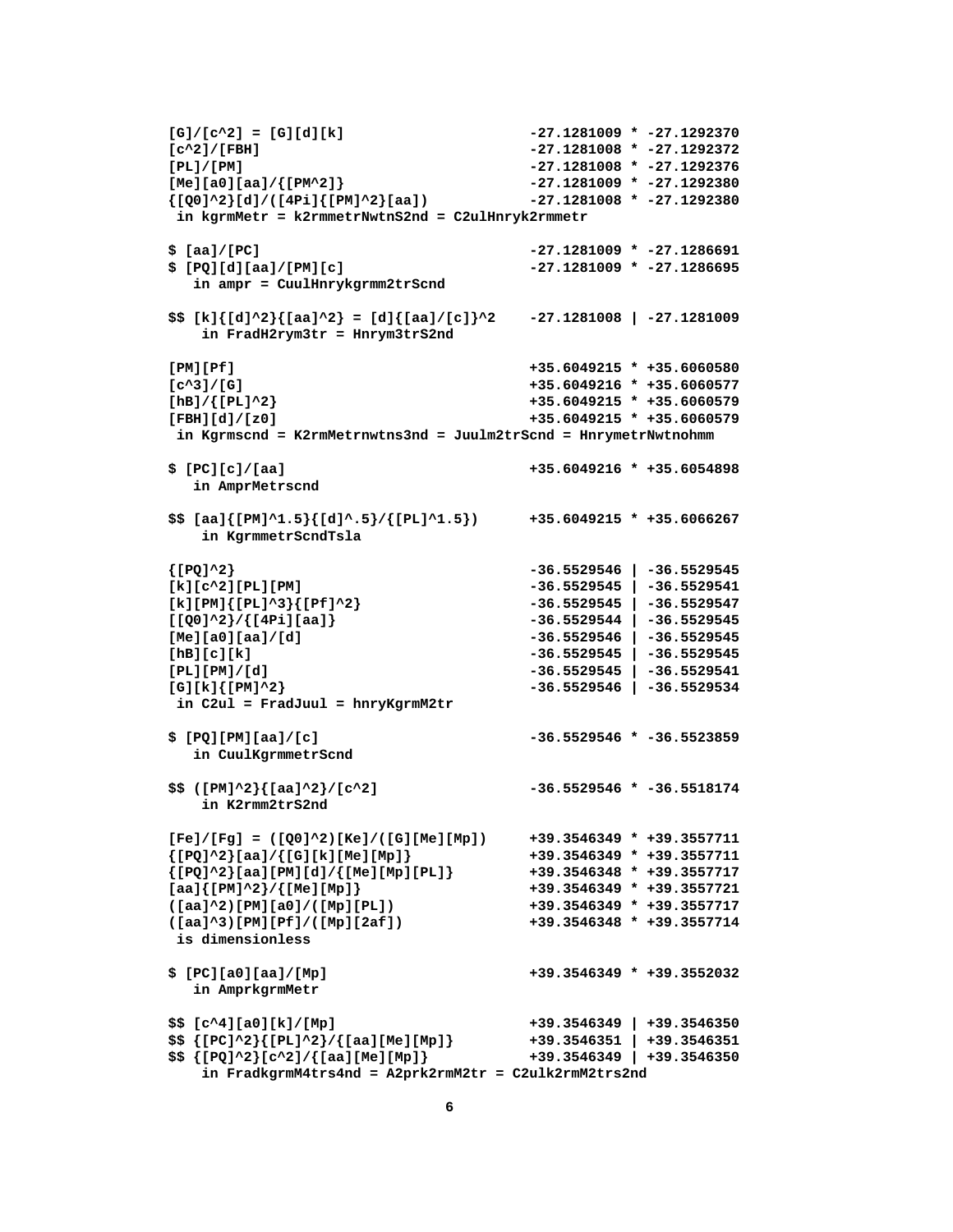```
[PM][PL] = {[PQ]^2}[d] -42.4537446 | -42.4537442 
[hB]/[c] = [Me][Re]/[aa] = [Me][a0][aa] -42.4537446 | -42.4537446 
[aa][4Pi][k]{[B0]^2}{[a0]^4} -42.4537446 | -42.4537446 
[aa][Ke]{[Me^2}/({[B0]^2}{[a0]^2}) -42.4537447 | -42.4537446 
([Q0]^2)[d]/([aa][4Pi]) -42.4537445 | -42.4537446 
[Jf][aa]{[Me]^2}/{4[k][B0]} -42.4537447 | -42.4537446 
4[k][aa]{[w0]^2}/[Pi] = 2[hB][RK][k][aa] -42.4537447 | -42.4537446 
 in KgrmMetr = C2ulHnrymetr = FradM3trT2la = FradJuulmetrOhmmScnd 
$ {[PL]^2}[PC]/[aa] -42.4537445 * -42.4543127 
$ [c][PL][PQ]/[aa] -42.4537446 * -42.4543128 
   in AmprM2tr 
$$ [c^4]{[PL]^2}[k]/{[aa]^2} -42.4537445 * -42.4548810 
    in FradM5tr 
[G][Me]/([a0]{[v0]^2}) -42.6185437 * -42.6196798 
[G]{[B0]^2}[4Pi][k]/{[2af]^2} -42.6185437 * -42.6196798 
([Me][Fg])/([Fe][Mp]) = [Fge]/[Fe] -42.6185437 * -42.6196798 
([Me]^2)[G][4Pi][k]/([Q0]^2) -42.6185439 * -42.6196798 
{[Me]^2}/([aa]{[PM]^2}) -42.6185437 * -42.6196809 
[Me][c^2]/({[aa]^2}[FBH][a0]) -42.6185436 * -42.6196801 
[Me][PL]/([a0][PM]([aa]^2)) -42.6185436 * -42.6196805 
[Me][2af]/([PM][Pf]{[aa]^3}) -42.6185436 * -42.6196802 
([PL]^2)/{([a0]^2)([aa]^3)} -42.6185435 * -42.6196801 
4[PL][B0][k]/({[aa]^2}[PM][Jf]) -42.6185436 * -42.6196805 
[Pf]{[PL]^3}/({[aa]^2}{[a0]^3}[2af]) -42.6185435 * -42.6196804 
 is dimensionless 
[FBH] = [hB][c]/{[PL]^2} +44.0817422 * +44.0828786 
[G]{\text{[PM]}^2}/{\text{[PL]}^2} +44.0817421 * +44.0828797<br>[PM][PL]{\text{[PL]}^2} = [c^4]/[G] +44.0817422 * +44.0828784
[PM][PL]{[P^L]^{2} = [c^{4}/4]/[G]}[PM][C^2]/[PL] +44.0817422 * +44.0828790 
[c][PM][Pf] = {[PC^2]}[d] +44.0817422 * +44.0828787 
{[PQ]^2}/([k]{[PL]^2}) +44.0817421 * +44.0828786 
 in Nwtn = KgrmMetrs2nd = A2prHnrymetr = C2ulfradmetr 
$ {[PM]^1.5}[aa]/({[k]^.5}{[PL]^1.5}) +44.0817422 * +44.0834474 
   in f12dK32mmetr = KgrmTsla 
$$ [PC][c^2]/[aa] +44.0817423 * +44.0823105 
    in CuulM2trs2nd 
[A0]/[PA] = [4Pi]([a0]^2)/{[4Pi]([PL]^2)} +49.0290476 * +49.0301841 
[PM][Pf]/{[Me][2af]} +49.0290477 * +49.0301842 
[a0][Pf][aa]/([PL][2af]) +49.0290476 * +49.0301838 
[PE][PM]/{[He][Me]} +49.0290477 * +49.0301849 
{[Pp]^2}/{[p0]^2} +49.0290476 * +49.0301843 
 is dimensionless 
[PM]/[Pf] -50.9305653 | -50.9305646 
 in KgrmScnd = Juulm2trS3nd 
$ [PL][PQ]/[aa] -50.9305653 * -50.9311335 
   in CuulMetr 
$$ [c^3]{[PL]^2}[k]/{[aa]^2} -50.9305652 * -50.9317017
```
 **in FradM4trs3nd**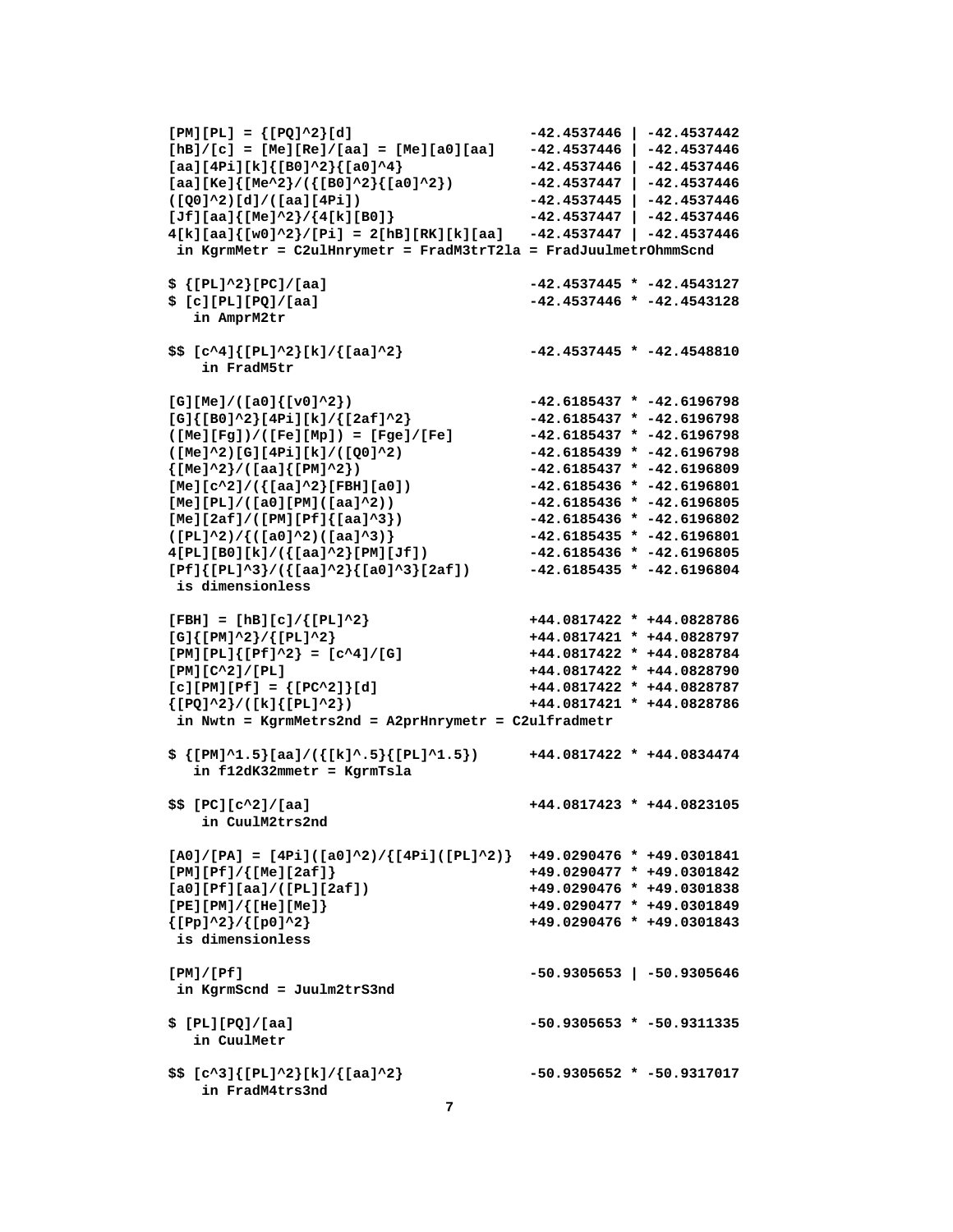#### Symbol and Label Key

<span id="page-7-0"></span>If four letters are used to identify a unit, then with or without parentheses, brackets, braces, or slash marks these rules can apply AND be used in conjunction with established standards of expression: 1. A capitalized first letter means a positive exponent, if the first letter is not capitalized then the unit has a negative power. 2. Numerals in the second and third positions of the four letter unit label denote the numerator and denominator of the fractional power to which the unit is raised, and lack of a numeral in either internal position correlates to the presence of numeral one: Newton : Nwtn Ampere : Ampr Joule: Juul Steradian: Strr Katal: Katl Coulomb: Cuul Ohm : Ohmm Sievert : Svrt Lumen: Lmen Pascal : Pscl Farad : Frad Tesla : Tsla  $Lux : Luxx$ Gray : Gryy Radian : Radn Volt : Vltt Second : Scnd<br>C Henry : Hnry Meter: Metr Watt : Waat Siemens: Smns Mole : Mool Weber Hertz : Hrtz : Webr Weber . ....<br>Kilogram : Kgrm  $Hrtz = send$  Scnd =  $hrtz$ Becquerel: Bcql degrees Centigrade: Degc Candela = Cnda degrees Kelvin: Degk  $(\text{Farad}^+1)$  = Frad = Flad = Fl1d = Fr1d ;  $(\text{Farad}^+1)$  = frad  $([Meter]<sup>2</sup>)$  = M21r = M2tr = MetrMetr ;  $([Meter]<sup>2</sup>-.5)$  = me2r = m12r etc. For a term of form: [MASS^x][LENGTH^y][TIME^z]{([Meter]/[Farad])^s}: ENTRY has dimensions: x y z s AUN = Atomic unit of  $[2af]=[2Pi][f0] = AUN frequency$ scnd 0  $0 - 1$  $\Omega$  $[a0]$  = AUN length = Bohr atom radius Metr 0 1  $\overline{0}$  $\Omega$ M2tr 0 2 0  $[AO] = AUN area = [4Pi]([a0]^2)$  $\Omega$  $0\qquad 0\qquad 0$ [aa]= Fine structure constant - 0 Metrs2nd 0  $\mathbf{1}$  $[ABH] = [FBH]/[PM]$  $-2$  $\mathbf{o}$ Metrs2nd 0  $[ae] = [Fe]/[Me]$  $\mathbf{1}$  $-2$  $\mathbf{o}$  $[amu] =$ Atomic mass unit =  $[10^x - 26.7797510$  Kgrm $]$  1 0  $\overline{\mathbf{0}}$  $\mathbf{0}$ [An]= Avagadro constant molecules/[Mool]  $\overline{\mathbf{0}}$  $\overline{\mathbf{0}}$  $\mathbf 0$  $\mathbf{o}$ Tsla  $1/2 - 3/2 = 0$ [B0]= AUN Magnetic flux density  $1/2$  $\overline{\mathbf{0}}$  $[BHR]=[G]/[c^2]$ kgrmMetr -1 1  $\mathbf{0}$ [Bk]= Boltzmann constant degkJuul 1  $\overline{2}$  $-2$  $\Omega$ [Bm]= Bohr Magneton AmprM2tr 1/2 7/2 -2 -1/2 [c ]= Speed of light in vacuum Metrscnd  $0$  1 -1  $\overline{0}$ M2trscnd 0  $2 - 1$ [cQ]= Circulation quantum  $\Omega$ [Cw]= Compton wavelength Metr 0 1 0  $\overline{\mathbf{0}}$ [d ]= Magnetic constant, permeability Hnrymetr 0 -2  $\overline{2}$  $\mathbf{1}$ metrVltt  $1/2$  -1/2 -1  $1/2$ [E0]= AUN electric field strength [f0]= Bohr electron orbital frequency  $Hrtz$  0 0  $-1$  $\overline{\mathbf{0}}$  $[FBH]=[G]{[PM]^2}/{[PL]^2} = [c^4]/[G]$ Nwtn 1 1 -2  $\overline{\mathbf{0}}$  $[Fe] = [Ke] ([Q0]^{2}/([a0]^{2})$ Nwtn 1 1  $-2$  $\overline{\mathbf{0}}$  $[Fg] = [G][Me][Mp]/([a0]^2)$ Nwtn 1 1  $-2$  $\Omega$  $[Fge]=[G] ([Me]^2)/([a0]^2)$ Nwtn 1 1  $-2$  $\Omega$  $[FPQ] = [Ke]{[PQ]^{2}}/{[PL]^{2}}$ Nwtn 1 1  $-2$  $\overline{0}$  $\Omega$ [Gye]=Gyromagnetic ratio of electron Cuulkgrm -1/2 3/2 -1 -1/2 JuulScnd 1 2 -1 [h ]= Planck constant  $\Omega$